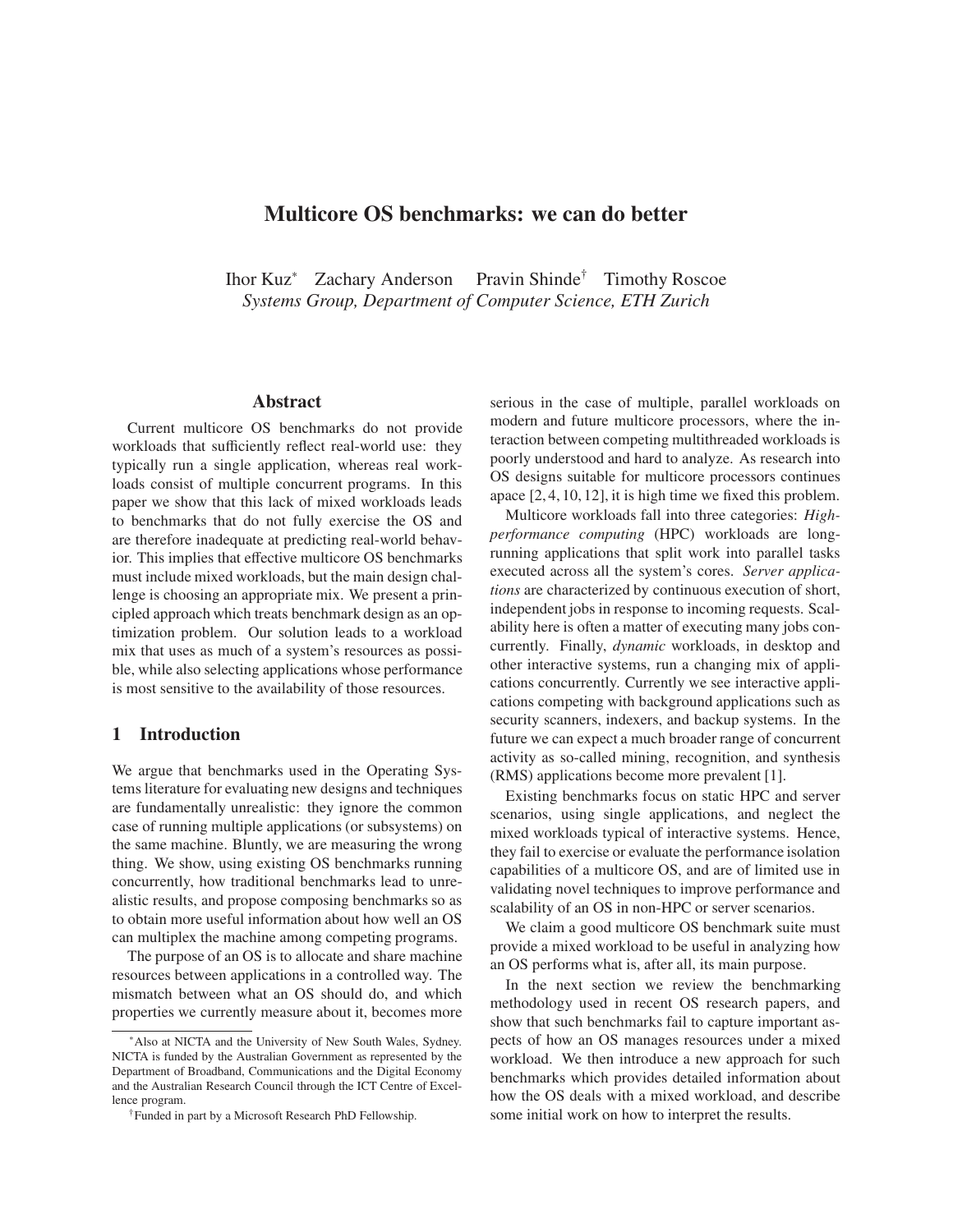| OS.                    | $m + \mu$ | $S+H+D$     | <b>Scale</b> | Perf | <b>Mixed</b> |
|------------------------|-----------|-------------|--------------|------|--------------|
| Tornado <sup>[8]</sup> | $0 + 8$   | $0 + 0 + 0$ |              |      |              |
| HeliOS [10]            | $2 + 4$   | $1 + 0 + 1$ |              |      |              |
| Corey $[4]$            | $2 + 4$   | $1 + 1 + 0$ |              |      |              |
| fos $[12, 13]$         | $1+6$     | $1 + 0 + 0$ |              |      |              |
| Barrelfish [2]         | $3 + 3$   | $1 + 2 + 0$ | $\mathbf{a}$ |      |              |
| Linux $[5]$            | $7 + 0$   | $4 + 2 + 1$ |              |      |              |

Table 1: Some recent multicore OS research benchmarks

### **2 The current way**

Multicore OS benchmarks principally evaluate how application performance over the OS scales with the number of available cores. The goal is a workload that accurately reflects expected application behavior and exposes both the explicit and implicit effects of the OS.

We survey benchmarks used in recent publications on multicore OSes, and show how modifying one such benchmark to include mixed workloads exposes scalability issues missed by the original. We are certainly not the first to critique OS benchmarking [9,11], but our concerns here are orthogonal and focus on multicore issues.

#### **2.1 Recent multicore OS benchmarking**

OS research custom is to use real-world benchmarks to evaluate overall OS performance and micro-benchmarks to stress particular subsystems for further analysis.

Table 1 shows the number and types of benchmarks used in recent multicore OS publications. Column (*m* +  $\mu$ ) breaks down the benchmarks into macro- and microbenchmarks. Macro-benchmarks are further classified as Server, HPC, or Desktop workload respectively (*S* + *H* + *D*). *Scale* shows how many benchmarks measured the system's scalability and *Perf* counts those comparing OS performance to existing OS (typically Linux); some benchmarks are counted in both classes. *Mixed* shows benchmarks run in combination with other applications.

Most papers use a few macro-benchmarks and verify their results with further micro-benchmarks, with a clear bias towards server workloads. Desktop and mixed workloads seem mostly ignored by the research community; the only mixed workload used is by HeliOS to measure isolation between two desktop applications.

Mixed workloads do appear in research that does not directly evaluate OS scalability. For example, in Frachtenberg and Etsion's study of OS mis-scheduling [7], mixed workloads are used as cases where existing schedulers perform poorly. This work uses synthetic load generators and does not aim at realistic workload mixing.

The few mixed-workload that are used are generally chosen based on intuition of what is expected to run on a real system, but these choices do not necessarily lead to

| workload 1 | w1 cores  | workload 2 | w <sub>2</sub> cores |
|------------|-----------|------------|----------------------|
| psearchy   | 1,2,4,6,8 | gmake      |                      |
| postgres   | 1,2,4,6,8 | gmake      |                      |
| gmake      | 1,2,4,6,8 | gmake      |                      |

Table 2: Configurations of MOSBENCH workloads used

mixes that best exercise the OS.

Overall, despite the fact that a multicore OS should provide isolation between running applications, most research does not use benchmarks which evaluate this.

## **2.2 Case Study: MOSBENCH**

To provide a concrete example of why a mixed workload is necessary, we modified the public version of the MOS-BENCH [5] suite to run multiple instances at once, and compared the result of running a mixed workload with a single workload. MOSBENCH is a benchmark suite for multicore OSes that includes a wide variety of applications, but only runs one program at a time.

We modified the MOSBENCH harness to start and monitor two workloads at once. MOSBENCH divides a workload into a startup stage, a waiting and collecting stage, and a stopping stage. We ensured that both workloads would run through the stages in synchrony (i.e., both would execute the start stage in parallel, then the wait stage in parallel, and then the stop stage). Throughout the runs, we pinned the workloads to a disjoint set of cores, to reduce interference due to contention for cores. This is not strictly necessary (part of a multicore OS's job is to schedule applications on cores) but it simplifies interpreting the results. We also added a dummy workload that performs no work, to compare the results of a mixed workload to a single workload. We used a 16 core, 4 socket AMD Shanghai machine with 16GB RAM running Linux 2.6.32.

We present a principled approach to workload selection in the next section of this paper, but for this experiment we tried a number of arbitrary combinations of programs from the MOSBENCH suite, and we present a subset of the results in Table 2. In all experiments, workload 2 uses a fixed 6 cores, while we vary workload 1 from its minimum to maximum core count. For each such two-load configuration we also ran with workload 2 replaced by the dummy workload, providing both "mixed" and "non-mixed" results.

Figure 1 shows the slowdown of the mixed workload relative to the corresponding non-mixed run (calculated as (*nonmixed* − *mixed*)/*nonmixed*, where *nonmixed* and *mixed* denote jobs per second). For some workloads there is little or no slowdown, but for others resource contention significantly impacts performance. Note that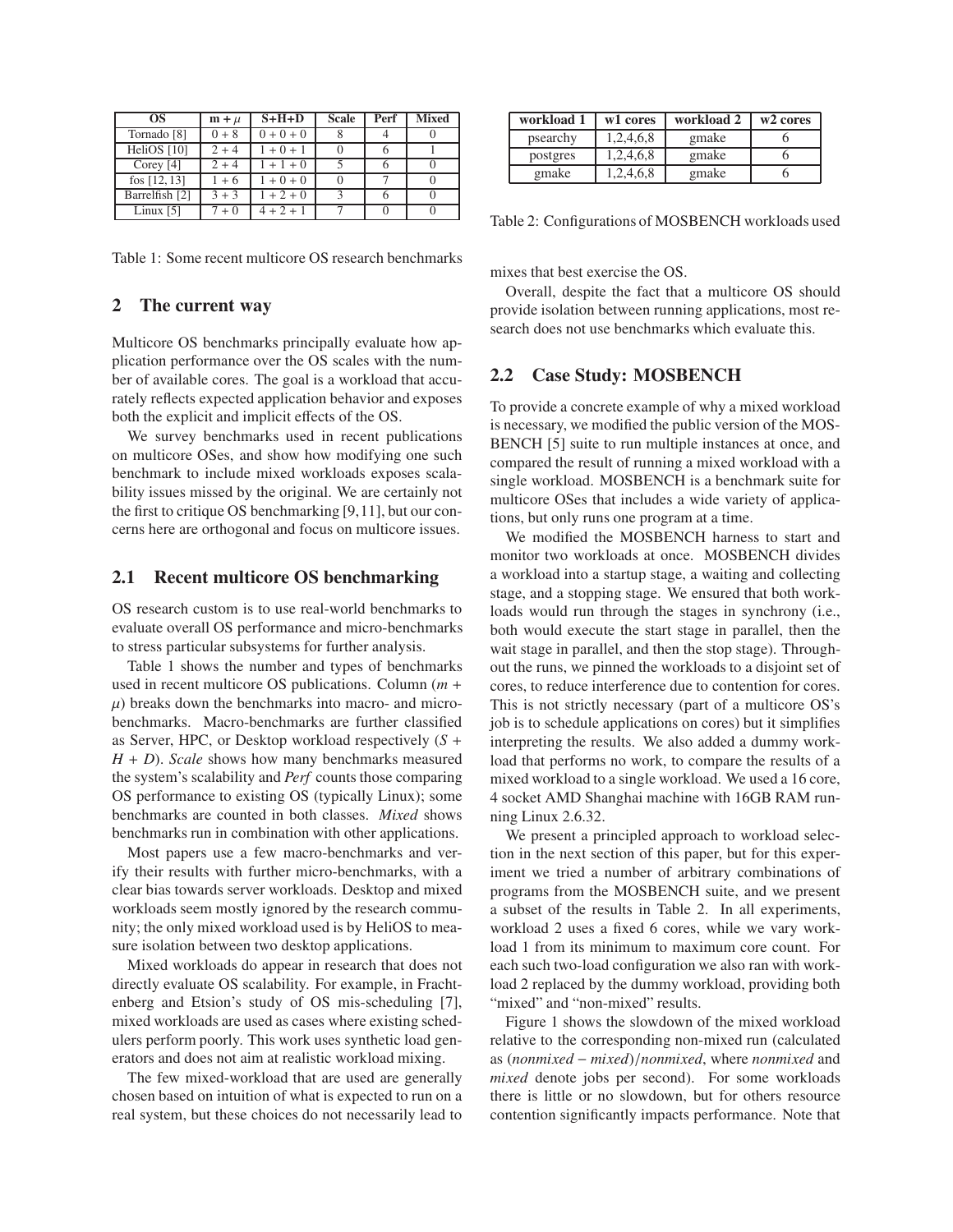

Figure 1: Slowdown for mixed MOSBENCH workloads

while the differences may be modest, they point to an isolation problem that none of the individual workloads uncovered, and one that would unlikely be uncovered by a different single-application load.

In summary, both performance isolation and scalability are affected by mixed workloads. This means that single-workload benchmarks alone are unlikely to provide sufficient insight into the working of the OS. Next, we determine what kinds of workload mixes yield the most information when used to evaluate a multicore OS.

### **3 A better way**

We have argued and shown evidence that a good multicore OS benchmark should provide a mixed workload. The problem, however, is that it is not directly obvious what kind of mix should be used, since as we saw previously, not all workload combinations provide interesting results. The key questions that must be answered when choosing a workload mix include:

- Which applications to choose?
- Which application workloads and configurations to choose?
- Which combinations of applications to run?

Here we discuss an approach to answering these questions. Our work is inspired by work on the DaCapo benchmark suite [3], and the vector-based approach to benchmarking developed by Seltzer et al. [11]. Note that, while our approach may seem complex at first, much of it can be automated, greatly simplifying its application.

Our goal is to design mixed workloads that can reveal information about the scalability and performance isolation provided by an OS. Since such information is gained by pushing the OS to its limits, an effective mix should use as much of a system's resources as possible, and devote those resources to applications whose performance is sensitive to their allocation. In this way, any effect of the OS on those resources will be highlighted by the benchmark, making it easier to trace anomalous application performance back to the OS, or to interactions among OS subsystems.

Because there is no single metric of performance when multiple applications are run concurrently, evaluating the results of a mixed workload is also a problem. Therefore, we must incorporate into our approach applicationspecific measures of goodness, which we use both to evaluate benchmark results, and to guide the choice of a workload mix itself.

#### **3.1 Optimal mix selection**

In our approach, we solve an optimization problem where the constraints derive from the resources consumed by benchmark applications when run alone, along with the sensitivity of their performance to changes in resource availability. We explain how we derive the constraints, and how we use the solutions to compose mixed workloads. We also discuss how to evaluate scalability, performance isolation, and performance degradation in the face of resource overcommitment. Finally, we identify conditions under which the technique is valid.

To show why this is a plausible approach, consider a hypothetical mixed workload composed of typical desktop applications: a game, a web browser, and an antivirus scanner – a common desktop scenario. Each application accepts many possible inputs, but for our approach we need only consider the set of inputs for which the proportion of system resources used varies as much as possible. We can also force the resources used by a benchmark to vary by placing external limits on an application. We assume that a suitable range of inputs and constraints is supplied by the benchmark designer.

Furthermore, we assume that the benchmark designer provides a way to score the results of a run according to some *goodness function*. For a game this might be a combination of graphics fidelity and frame rate. For a browser, it might be a function of the average page load latency, and for an anti-virus scanner, a function of the number of files scanned in some fixed time period.

With a variety of inputs and a function for scoring the results for each of the benchmarks, we derive the constraints for our optimization problem in two steps. First, we run the benchmark applications alone on all the provided inputs, measuring resource usage, and scoring the results with the goodness functions. Then, for each application we perform a sensitivity analysis to determine which resources were important for performance.

For example, suppose that our example benchmarks are provided with inputs that result in the resource consumption and performance as indicated in Table 3 (this is hypothetical data and not based on measured results).

In this table, the rows give the proportion of a resource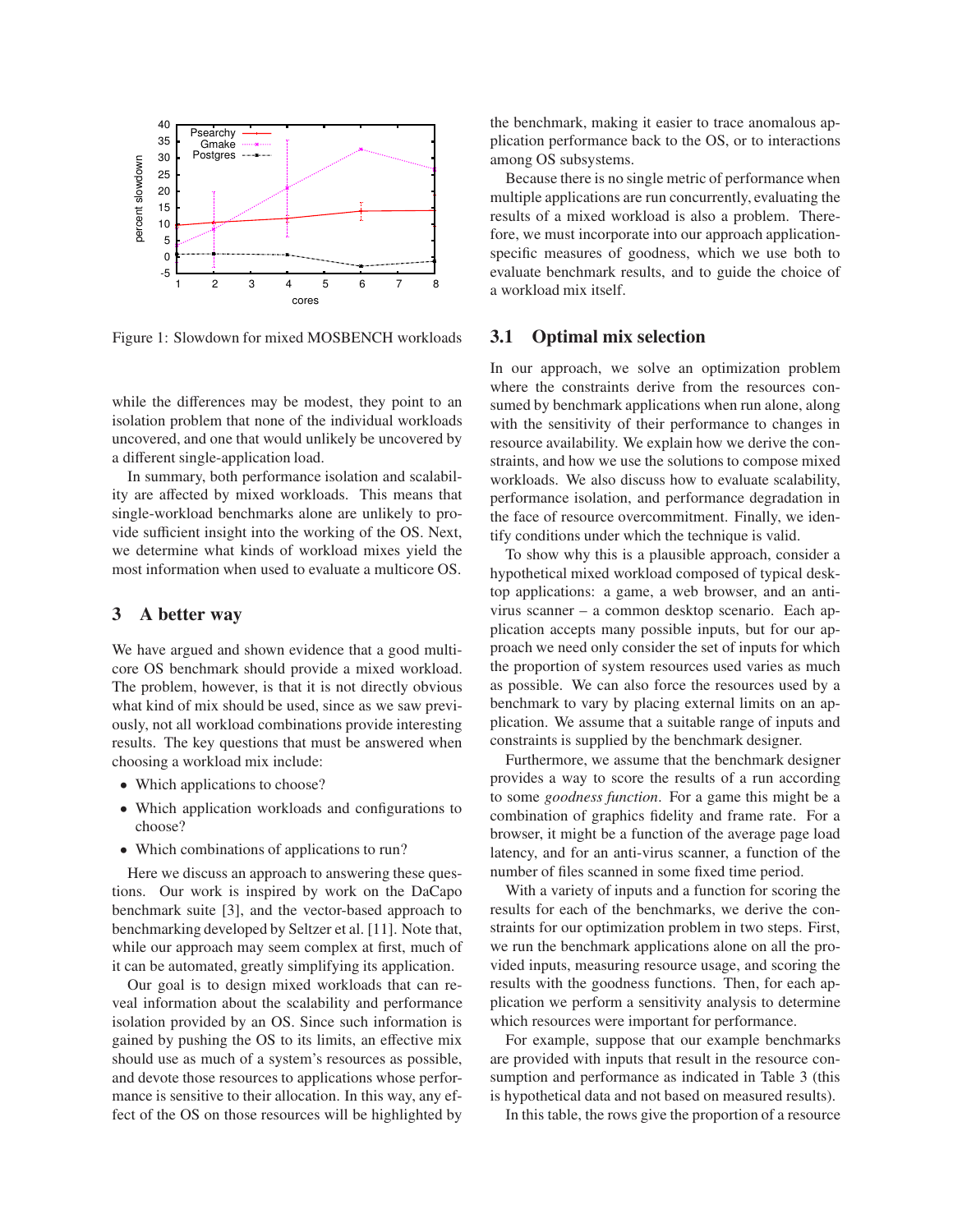| mix    | <b>CPU</b> | cache | mem  | disk | netwk | score |
|--------|------------|-------|------|------|-------|-------|
| gamel  | 0.25       | 0.25  | 0.25 | 0.1  | 0.1   | 0.25  |
|        |            |       |      |      |       |       |
| gameN  | 1.0        | 1.0   | 0.5  | 0.5  | 0.5   | 0.75  |
| webb1  | 0.25       | 0.25  | 0.1  | 0.0  | 0.5   | 0.2   |
|        |            |       |      |      |       |       |
| webbN  | 1.0        | 1.0   | 0.75 | 0.0  | 0.75  | 0.6   |
| antiv1 | 0.1        | 0.1   | 0.1  | 0.6  | 0.0   | 0.6   |
|        |            |       |      |      |       |       |
| antivN | 0.1        | 0.1   | 0.1  | 0.8  | 0.0   | 0.8   |

Table 3: Hypothetical resource usage and performance for our benchmark applications.

| bmark | <b>CPU</b> | cache    | mem | disk | netwk |
|-------|------------|----------|-----|------|-------|
| game  | 0.8        | $_{0.8}$ | 0.6 | 0.4  | 0.1   |
| webb  | 0.8        | 0.7      | 0.5 | 0.1  | (1.5) |
| antiv | 0.2        | 0.5      | 0.4 | 0.8  | 0.0   |

Table 4: Example results of a sensitivity analysis.

used by a benchmark on one of N different inputs. For example, the *mem* entry for game1 is 0.25, indicating that the game uses a quarter of the system's memory with input 1. The *score* column of the table gives the application specific goodness score, which is calculated for each of the runs. When the game uses 0.25 of the CPU, 0.25 of the cache, 0.25 of main memory, 0.1 of the disk, and 0.1 of the network, it achieves an goodness score of 0.25.

Using this data we can now perform a sensitivity analysis for each of the benchmark applications. The results of the analysis are a sensitivity score for each resource that show, on a scale of  $0$  to  $1$ , how sensitive an application's performance is to changes in each resource. Example results of a sensitivity analysis are given in Table 4. This table shows hypothetical sensitivities to resource allocations of our example applications. For example, the CPU (at 0.8) is more important for the game's performance than the network (at  $0.1$ ).

We now have all the data necessary to compose the optimization constraints. We phrase the optimization problem as an integer linear program. The solution to the optimization problem tells us which benchmark applications running on which inputs should compose the mixed workload. Let  $x_i$  be the integer variable for the *i*'th benchmark/input pair. The solution to the optimization problem will be an assignment of the  $x_i$ 's indicating how many of each benchmark/input pair should be run as part of the mixed workload.

For each pair, we know the resource usage. Let  $r_{ij}$ be the proportion of the *j*'th resource used by benchmark/input pair *i*. We also know the sensitivity of each benchmark to changes in resources. Let  $\sigma_{ii}$  be the sensitivity of the benchmark in benchmark/resource pair *i* to changes in resource *j*. The problem is as follows:

$$
\text{maximize } \sum_{j} \sum_{i} x_i r_{ij} \sigma_{ij} \tag{1}
$$

subject to 
$$
\forall j
$$
.  $\sum_{i} x_i r_{ij} \le 1$  (2)

Intuitively, what this means is that, without overcommitting the system, solutions will devote as many system resources as possible to benchmark applications that are sensitive to their allocation. In (1)  $r_{ij}\sigma_{ij}$  is a heuristic that can be thought of as the sensitivity of a benchmark to a resource, written in terms of the amount of a resource that the benchmark productively uses. It is large if a benchmark is sensitive to and uses a lot of a resource, moderate if it is sensitive to the small amount it uses or is not sensitive to the large amount it uses, and small if it is neither sensitive to nor needs very much of a resource.

We sum over all of the resources in the maximization condition. If the potential constituent benchmarks are sensitive to each of the system resources, then this maximization condition will result in solutions that use every resource as much as possible. Inspecting the resulting solution will indicate whether or not the set of constituent benchmarks is complete enough.

Finally, using this optimization problem we create a mixed workload that uses only the 6 runs listed explicitly in Table 3. Using this sensitivity data to generate the optimization problem yields the following mixed workload results: {game1, game1, webb1, antivN}. This uses 85% of CPU, 85% of cache, 70% of memory, 100% of disk, and 70% of the network, and includes benchmarks that together are sensitive to all of the resources.

### **3.2 Interpreting Results**

Once we have composed a good mixed workload, we can compare the results of individual benchmarks in the nonmixed and mixed settings. Also, we can examine aggregate results in order to expose OS performance issues.

**Identifying Bottlenecks:** Ideally, a mixed workload should consume the same resources as the sum of those consumed by each constituent benchmark running alone. Deviations from this ideal may indicate subsystems, or interactions among subsystems, for which the OS is having trouble allocating resources when under load.

**Performance isolation:** Since we know how well each of these benchmarks performed when running alone on the system, we can compare against the performance when they are run all together. In particular, we can calculate the percent difference between the sum of performance scores of the benchmarks run alone, and run as part of the mix. If the percent difference is smaller, then the OS provides better performance isolation.